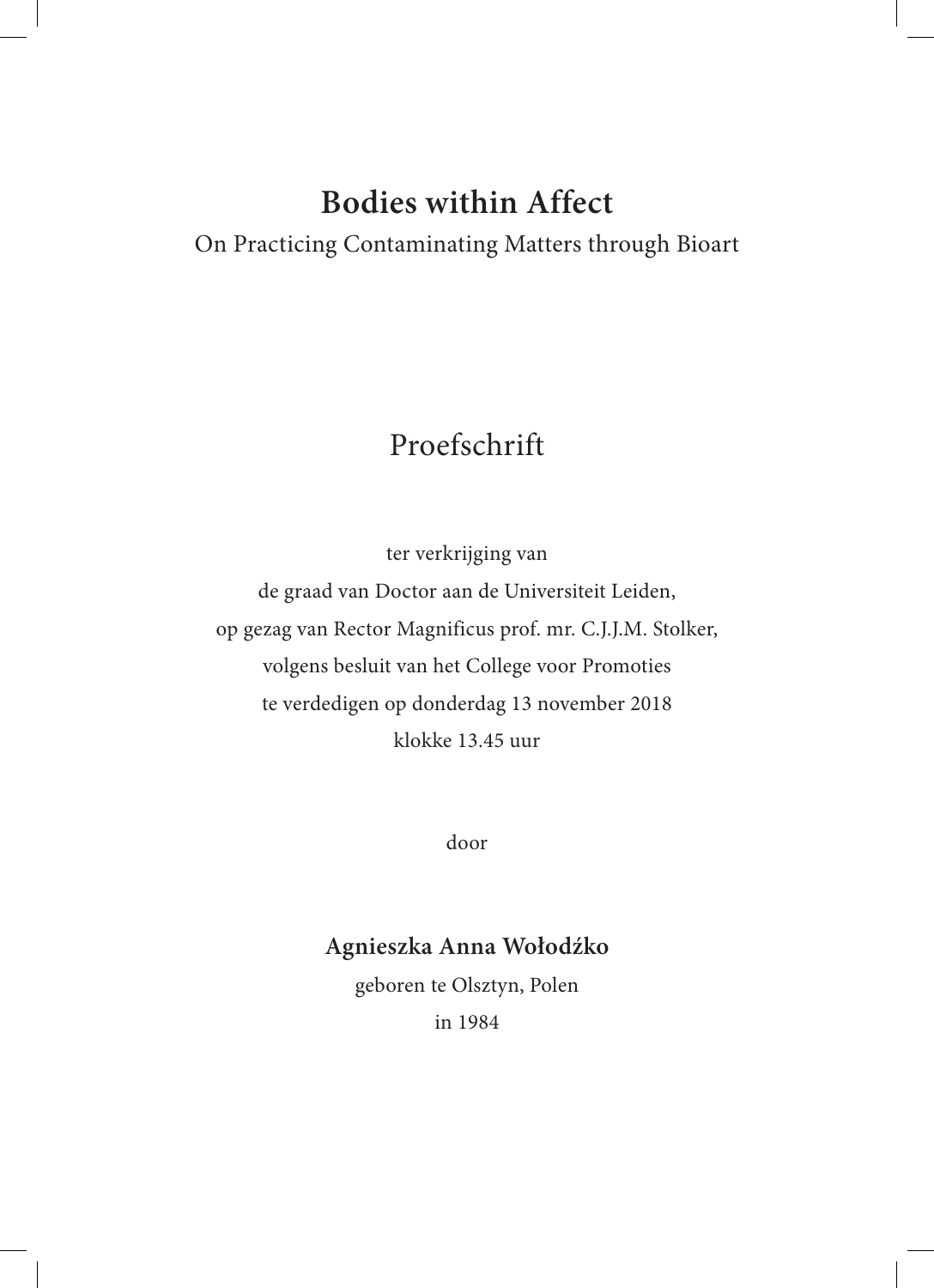## **Abstract**

Our view of the body as passive biological matter has been tested in the face of gene editing, stem cell research and tissue engineering. Now biotechnological research tells us that bodies may be dead and alive; they may be human and non-human; multiple and yet one; or they may host a person's entire biological information and yet still regarded as an object of commodification. The way we think about bodies, and the way we practice them, marks a particular tension in the way biotechnology treats our bodies. This book explores the conditions of thinking and practicing bodies within affect. The main presupposition of this research is that bodies are constituted by mutating and growing transformations that we are confronted with as a result of, in particular, body manipulations by the life sciences.

 The contemporary biotechnological practices that manipulate the body have exposed the challenge of accepting and implementing the reciprocal relationship between the thought and practice of living bodies. In order to grasp the continuity of thought and practice of bodies, I focus on the concept of affect at work in Gilles Deleuze's philosophy, in particular, in his reading of Baruch Spinoza and Jakob von Uexküll. The notion of affect is used to understand the relational, contaminating materialities of our bodies, and the term "affect" confronts us with the actual implications of its practicing. I argue that affect, as a transformative relationality, is induced by bioartists and biodesigners who work with living bodies as an artistic medium. Therefore, looking closely at how artists use the relational capacities of bodies in their work, I search for the conditions for practicing bodies within affect. This book argues that practicing affect demands a different thinking logic that addresses material implications for the way we not only understand the body today, but also, and specifically, how we practice corporeal and incorporeal bodies within a wide socio-political and ethical sphere.